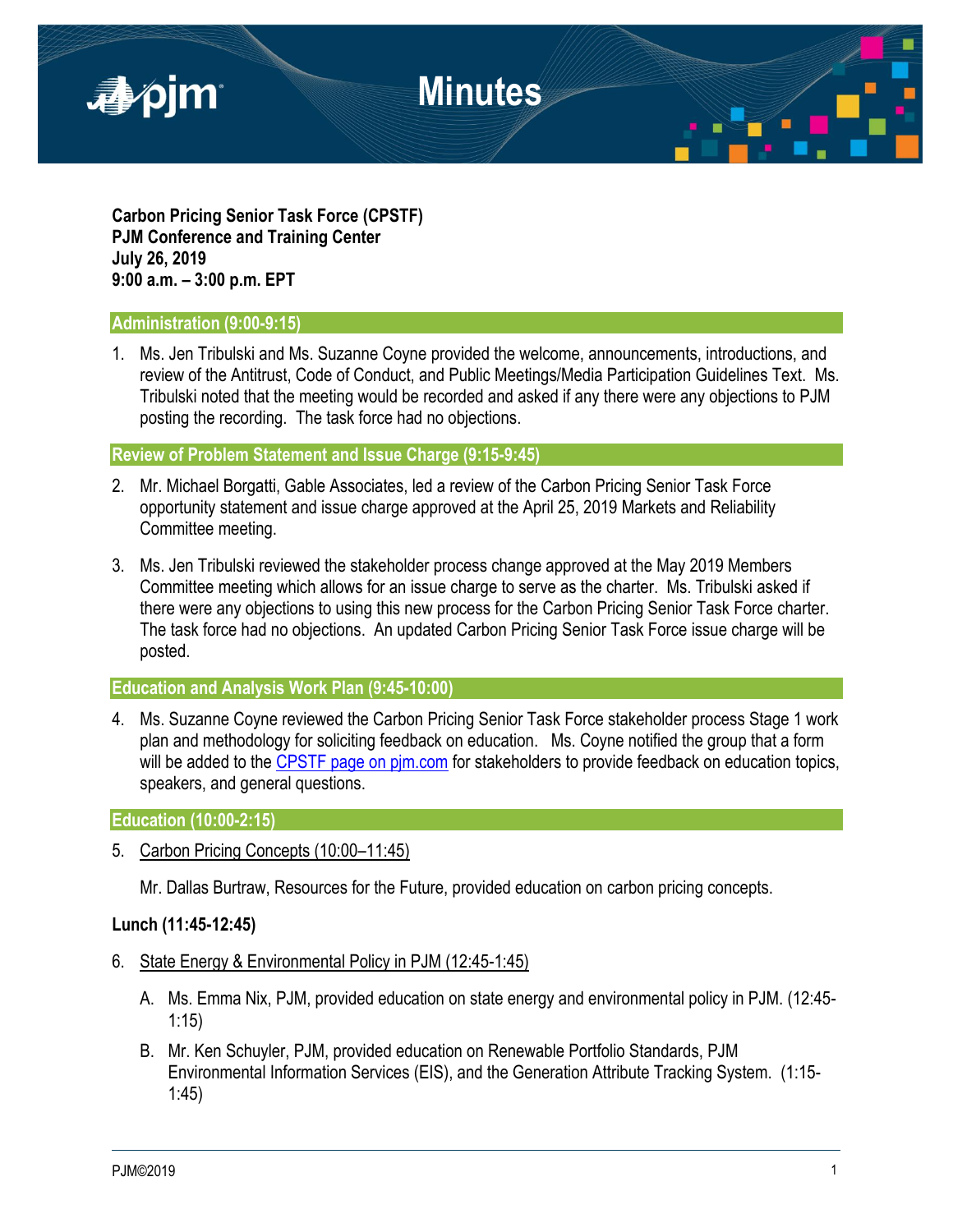

## 7. PJM Study (1:45-2:15)

Mr. Gary Helm, PJM, provided an overview of the PJM carbon pricing study.

#### **Action Items (2:15-2:30)**

8. Ms. Suzanne Coyne and Ms. Jen Tribulski discussed action items.

### **Future Meeting Dates**

August 26, 2019 1:00 p.m. 1:00 p.m.<br>  $\frac{1}{2}$  PJM Conference & Training Center/ WebEx<br>
PJM Conference & Training Center/ WebEx October 11, 2019 October 7, 2019 (Rescheduled) November 15, 2019 **1:00 p.m.** PJM Conference & Training Center/ WebEx December 20, 2019 **December 20, 2019** 9:00 a.m. 9:00 a.m. PJM Conference & Training Center/ WebEx

Author: Suzanne Coyne

### **In-Person Meeting Attendees**

| Tribulski, Jen (Facilitator) | PJM Interconnection, LLC              | Not Applicable            |
|------------------------------|---------------------------------------|---------------------------|
| Coyne, Suzanne (Secretary)   | PJM Interconnection, LLC              | Not Applicable            |
| Bernabeu, Emanuel            | PJM Interconnection, LLC              | Not Applicable            |
| Borgatti, Michael            | Gabel and Associates                  | Not Applicable            |
| Carroll, Rebecca             | PJM Interconnection, LLC              | Not Applicable            |
| Crystle, Gil                 | <b>UGI Development Company</b>        | <b>Transmission Owner</b> |
| D'Alessandris, Lou           | FirstEnergy Solutions Corp.           | <b>Transmission Owner</b> |
| Davis, James                 | Dominion Energy Marketing, Inc.       | <b>Generation Owner</b>   |
| Foladare, Kenneth            | Tangibl                               | Not Applicable            |
| George, Brian                | Federal Energy Regulatory Commission  | Not Applicable            |
| Giacomoni, Anthony           | PJM Interconnection, LLC              | Not Applicable            |
| Greening, Michele            | PJM Interconnection, LLC              | Not Applicable            |
| Helm, Gary                   | PJM Interconnection, LLC              | Not Applicable            |
| Holland, Cynthia             | NewJersey Board of Public Utilities   | Not Applicable            |
| Horton, Dana                 | Appalachian Power Company             | <b>Transmission Owner</b> |
| Huang, Jame                  | Rockland Electric Company             | <b>Transmission Owner</b> |
| Jayachandran, Marilyn        | PJM Interconnection, LLC              | Not Applicable            |
| Kogut, George                | New York Power Authority              | Other Supplier            |
| Litchfield, Matthew          | CPV Shore, LLC                        | <b>Generation Owner</b>   |
| Lu, Chenchao                 | PJM Interconnection, LLC              | Not Applicable            |
| Midgley, Sharon              | Exelon Business Services Company, LLC | <b>Transmission Owner</b> |
| Nix, Emma                    | PJM Interconnection, LLC              | Not Applicable            |
| O'Connell, Robert            | PPGI Fund A/B Development, LLC        | <b>Generation Owner</b>   |
|                              |                                       |                           |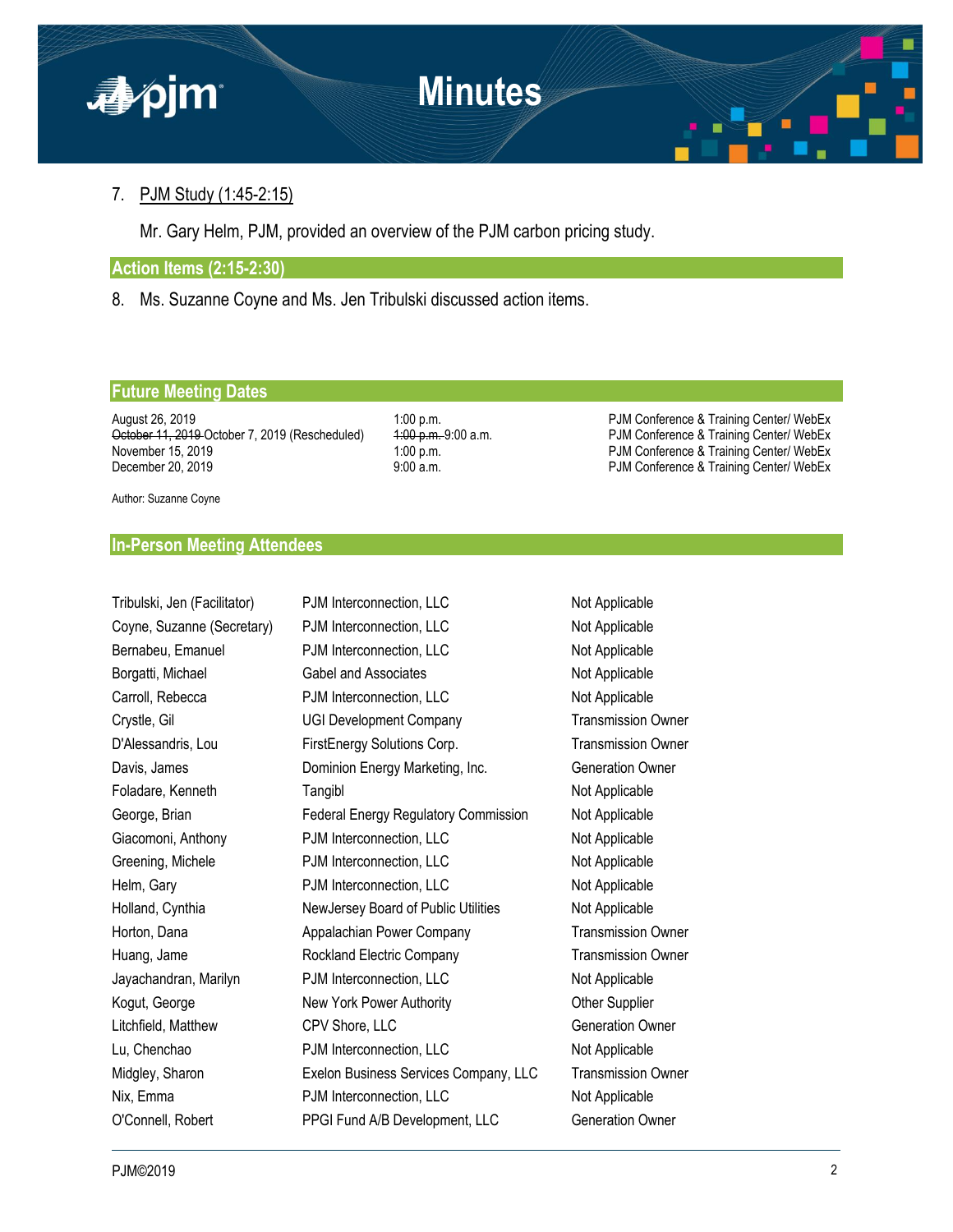

# **Minutes**



Robertson, Kathleen **Exelon Business Services Company, LLC** Transmission Owner Robinson, Becky Vistra Energy Not Applicable Robinson, Liz **CHACK CONTER CONTERNATION** Other Supplier Computer Content Content Computer Computer Computer Computer Computer Computer Computer Computer Computer Computer Computer Computer Computer Computer Computer Compu Rutigliano, Tom **Achieving Equilibrium LLC** Character Other Supplier Scarpignato, David Calpine Energy Services, L.P. Generation Owner Schuyler, Ken **PJM** Interconnection, LLC Not Applicable Scorsolini, Mark **PSE&G** PSE&G **Other Supplier** Other Supplier Stern, Alexander **Public Service Electric & Gas Company** Transmission Owner Sweeney, Rory **GT Power Group** GT Power Group Not Applicable Tacka, Natalie **PJM Interconnection, LLC** Not Applicable Zakaria, Rama EDF - Environmental Defense Fund Not Applicable

#### **WebEx Attendees**

Barry, Robert **Dep NJ.Gov** Dep NJ.Gov **Dep NJ.Gov** Dep ND Other Supplier Benchek, Jim **American Transmission Systems, Inc.** The Champion of Transmission Owner Bernstein, Matthew **PJM Interconnection, LLC** Not Applicable Bialek, Sylwia **NYU Not Applicable** NYU Not Applicable Bodnar, Mike ACES ACES Not Applicable Boyle, Stephen **Merion Energy Solutions** Not Applicable Not Applicable Brodbeck, John **EDP Renewables North America, LLC** Chronic Cher Supplier Brown, David **NJ Board of Public Utilities** Not Applicable Not Applicable Bruce, Susan McNees Wallace & Nurick LLC Not Applicable Bruno, Joshua **PJM Interconnection, LLC** Not Applicable Not Applicable Bruno, Pat **P**JM Interconnection, LLC **Not Applicable** Not Applicable Burdis, Tim **Example 2018** PJM Interconnection, LLC **Not Applicable** Not Applicable Callaghan, Chris **PJM Interconnection, LLC** Not Applicable Canter, David **Appalachian Power Company Company** Transmission Owner Carmean, Gregory **OPSI** OPSI 2009 **OPSI** 2009 **OPSI** Not Applicable Chandler, Kent **Chandler, Kent Chandler, Kentucky** Chandler, Kentucky **End User Customer** Chen, Jennifer **Natural Resources Defense Council** Not Applicable Not Applicable Chen, Yang **PJM Interconnection, LLC** Not Applicable Not Applicable Chintapalli, Raj **BP Energy Company Company Company** Other Supplier Colbert, Cathleen **NRG Power Marketing LLC NRG Power Marketing LLC COLOGIST** Other Supplier Covello, Philip **Evercore ISI** Evercore ISI Not Applicable Croop, Danielle **Not Applicable** PJM Interconnection, LLC Not Applicable Not Applicable Dailey, Michael **Northern Virginia Electric Cooperative Northern Virginia Electric Cooperative Electric Distributor** DeLosa, Joseph **DE Public Service Commission** De Applicable Not Applicable Dennis, Jeff **Advanced Energy Economy Inc.** Not Applicable Not Applicable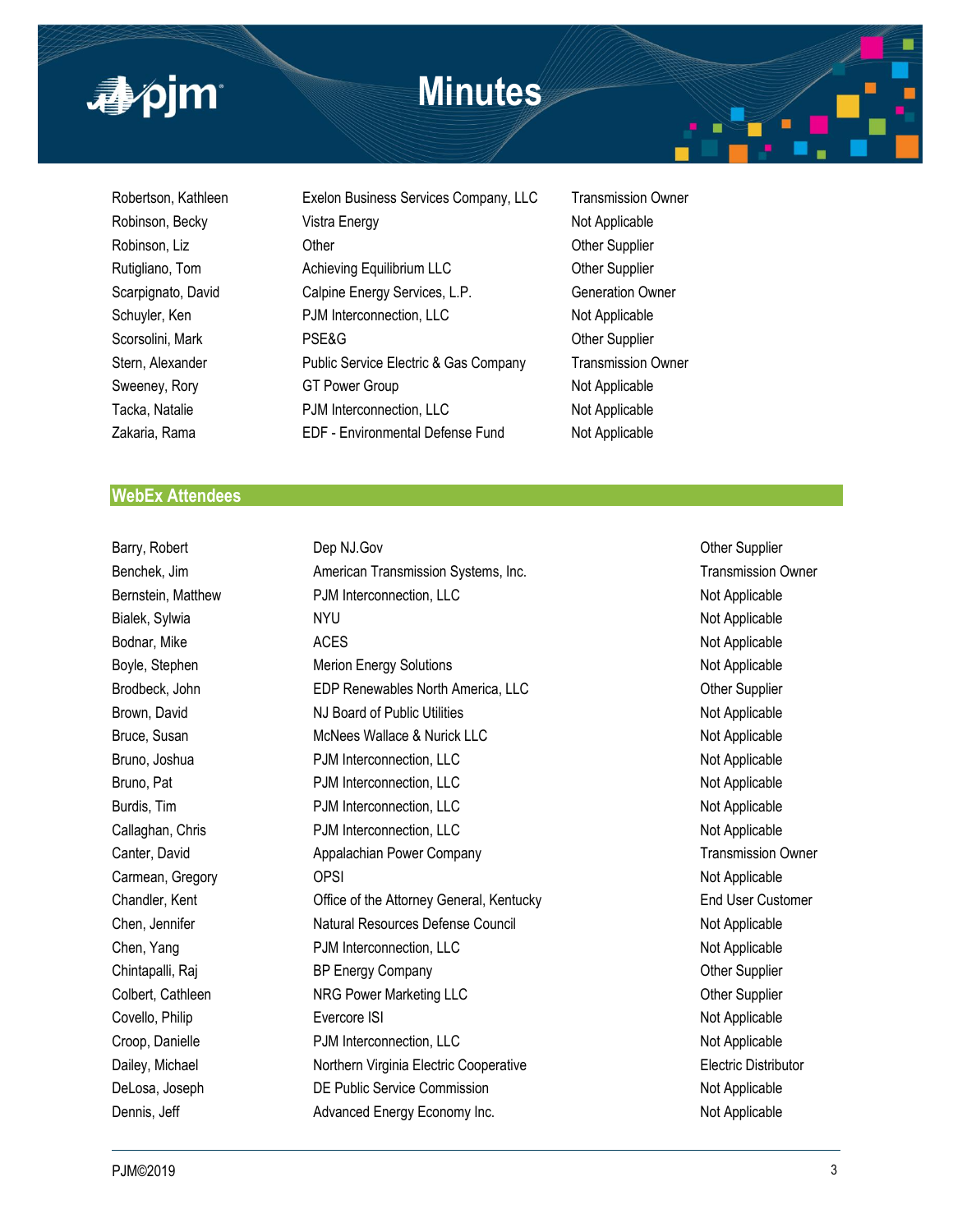

# **Minutes**

Dillon, Matthew **COLOGIST COMPANY COMPANY** Company Generation Owner Domian, Christin **Duquesne Light Company Transmission Owner Transmission Owner** Dugan, Chuck **East Kentucky Power Cooperative, Inc.** The East Xentucky Power Cooperative, Inc. The East Xentucky Power Cooperative, Inc. Fan, Zhenyu **PJM Interconnection, LLC** Not Applicable Not Applicable Fabiano, Janell **Example 20** PJM Interconnection, LLC **Not Applicable** Not Applicable Fazio, Danielle **Noble Americas Gas & Power Corp.** Communication of the Supplier Feller, John **PPL Electric Utilities Corp.** dba PPL Utilities Transmission Owner Filomena, Guy Customized Energy Solutions, Ltd. Not Applicable Not Applicable Fitch, Neal **NRG Power Marketing, LLC Contained Account Contained Account Contained Account Contained Account Contained Account Contained Account Contained Account Contained Account Contained Account Contained Account Co** Ford, Adrien **Electric Distributor** Old Dominion Electric Cooperative **Electric Distributor** Electric Distributor Friedberg, Julie **Kindle Energy Community Community Community** Cher Supplier Frye, Samuel **Mercuria Energy America, Inc.** The Mercuria Energy America, Inc. Changes and Other Supplier Gahimer, Michael **IN Office of Utility Consumer Counselor** End User Customer Customer Garnett, Bryan **Duke Energy Business Services LLC** Transmission Owner Genuario, Gabrielle **National PRIM Interconnection, LLC** Not Applicable Not Applicable Glazer, Craig **PJM Interconnection, LLC** Not Applicable Not Applicable Gluck, Jim **Example 2018** PJM Interconnection, LLC **CONSIDENT ACCONNOMICATE CONSIDENT ACCONNOMICATE CONSIDERATION** Greiner, Gary **PSEG Energy Resources and Trade LLC Containery Supplier** Other Supplier Hammons, Jeffrey **Environmental Law & Policy Center** Not Applicable Not Applicable Hanser, Erik Michigan Public Service Commission Not Applicable Hastings, David **Market Interconnection Consulting Services (MICS)** Not Applicable Heisey, Bradley **Mathems** Wolf Hills Energy, LLC **Communist Construction Construction Owner** Generation Owner Herel, Suzanne **National PRIM Interconnection, LLC** Not Applicable Not Applicable Hohenshilt, Jennifer Talen Energy Marketing, LLC Generation Owner Horning, Lynn **Customized Energy Solutions, Ltd.** Not Applicable Not Applicable Horstmann, John **Dayton Power & Light Company (The)** Transmission Owner Hsia, Eric **Not Applicable** PJM Interconnection, LLC Not Applicable Not Applicable Hudis, Gabriella **Acceleration Contract Acceleration** Jersey Green Energy LLC **Contract Contract Acceleration** Other Supplier Hyatt, John **Monitoring Analytics, LLC** Not Applicable Not Applicable Hyzinski, Tom GT Power Group Not Applicable Not Applicable Janicki, Diane **Boston Energy Trading & Marketing, LLC** Generation Owner Johnson, Carl **Customized Energy Solutions, Ltd.** Not Applicable Not Applicable Kilgallen, Kevin **Avangrid Renewables LLC Communist Communist Communist Communist Communist Communist Communist Communist Communist Communist Communist Communist Communist Communist Communist Communist Communist Communis** Kelly, Stephen **Brookfield Energy Marketing LP** Character Supplier Kettig, Bob New Jersey Department of Environmental Protection Not Applicable Kimmel, David **Not Applicable** PJM Interconnection, LLC Not Applicable Not Applicable Kozhuharov, Dimitar **Delaware Municipal Electric Corporation**, Inc. **Electric Distributor** Lauritsen, Kim **Channel Contario Power Generation** Contant Contant Contant Contant Contant Contant Contant Conta Liang-Nicol, Cecilia **Monongahela Power Company d/b/a Allegheny Power** Transmission Owner Long, Glenn **PJM Interconnection, LLC** Not Applicable Not Applicable